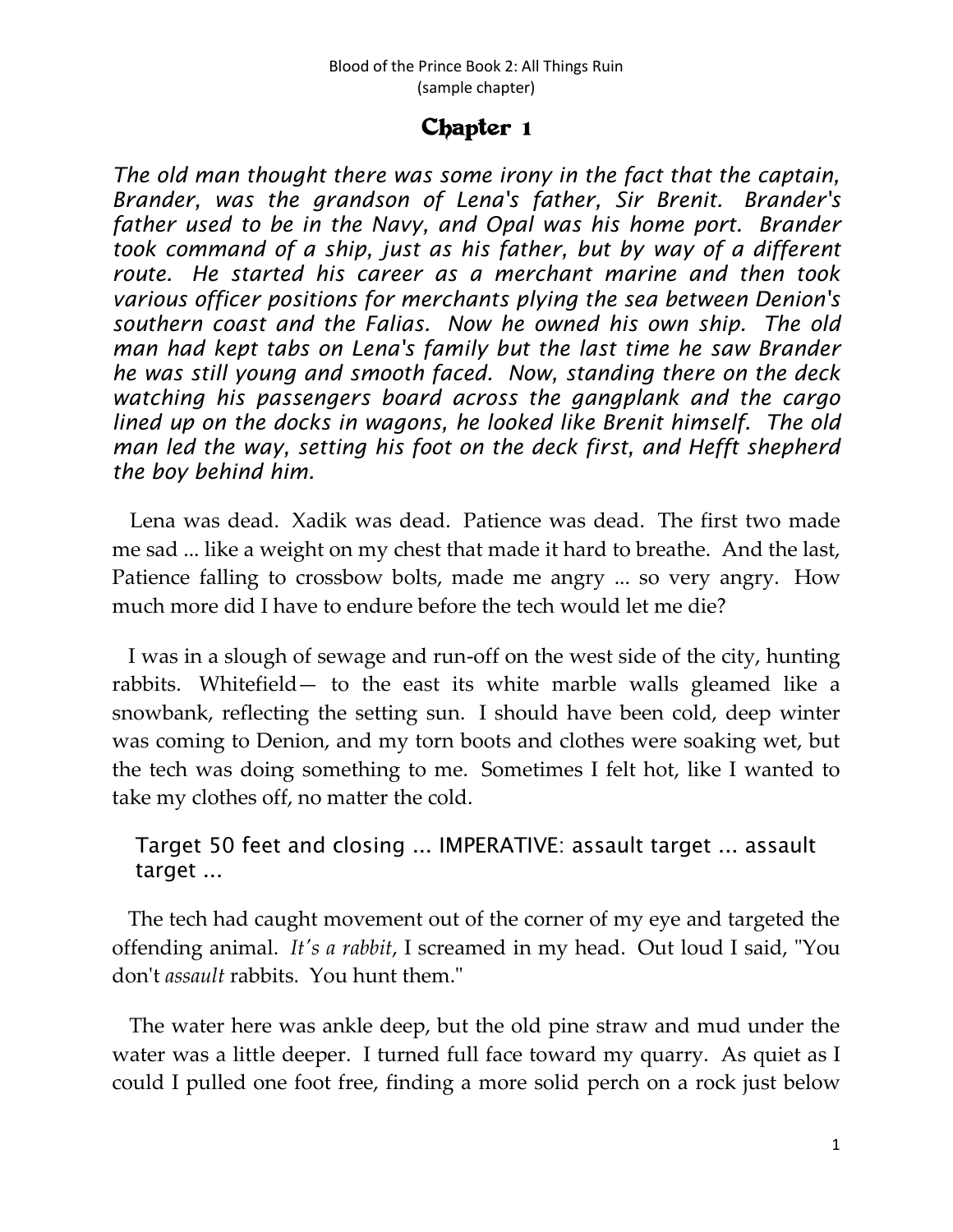the surface of the water. It was too much for him, he bolted, and in an instance my field of vision narrowed and I ran after him. Twenty feet at foot speed and I was out of breath and stumbled to a stop as the rabbit disappeared in the underbrush. The highlighted frame and target my tech was projecting disappeared with it.

My chest felt like fire and I fell to my knees in the muck. A pale outline of my body appeared in my eye, flashing read in several places ... places the tech hadn't been able to repair just yet. Now the warning flashed again, I needed to eat.

## Package ITO11291995k46 SOLDIER.MODEL3v183c67 requesting tactical link, authorize?

*Ahh, the ghost, again*.

It happened a couple of day ago. I was sure it was a ghost so I hid ... burying myself in the mud and muck so it couldn't find me. Today, however, I realize it's something wrong with the tech. It was messed up. It was trying to fix me ... and my head had been hit hard. The tech was confused.

"Patrin?"

How could I get the rabbit? The tech absolutely insisted that I had to kill a rabbit.

"Dear He Who is Most Holy ... I've searched for days, trying to use my link to find you."

I got up, my legs shaking with exhaustion, and something grabbed me. I turned to look at it.

"It's me," a hooded figure said. The thing's clothes were muddy and in the same shape as mine. It let me go and pulled its hood back ... the face was scarred, burned. One eye was cloudy, and its hair ... there were just patches of it. The rest of its head was pink skin and stubble.

"It's me," it said again. "Xadik."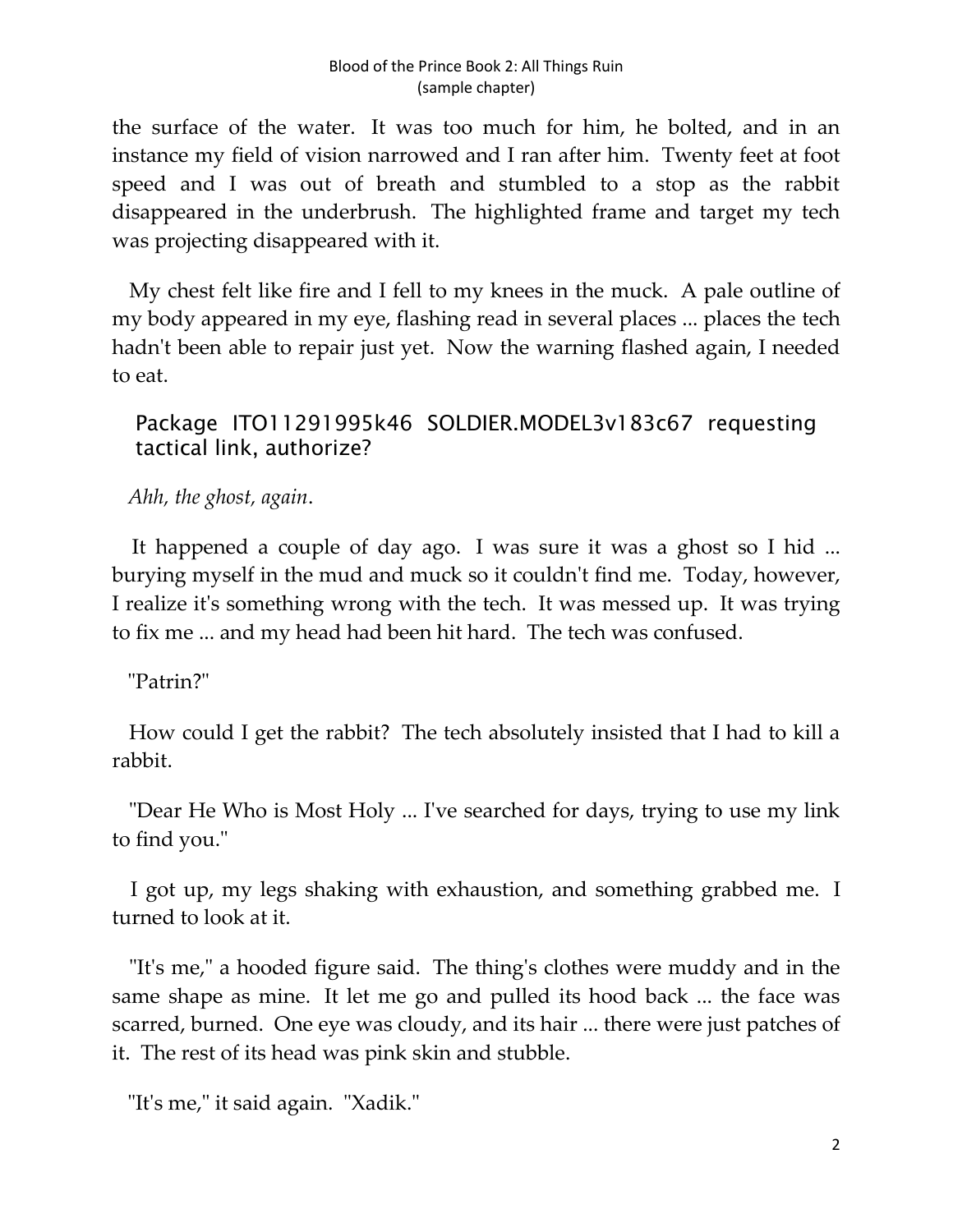Ghosts will leave you alone if you ignore them. I hit the NO on the link request and turned to walk away.

"Wait!"

It grabbed me again and I bared my teeth and swung around— I would have fallen if it had not held on to me.

"What are you doing? Patrin it's me ..."

"I know it's not you, you're dead," I told it. "Stabbed fourteen times ... three went straight through your chest and came out your back."

That got its attention. It let go of me and leaned back a little. I could tell it was surprised I knew the truth. Its one good eye stared at me.

My tech was flashing:

Package ITO11291995k46 SOLDIER.MODEL3v183c67 allied unit. Designated *non-hostile* ...

Non-hostile? Now I knew something was wrong with the tech. Anyone that had been on the other side of Xadik's sword would disagree.

"I'm not dead," It said. "I think something's wrong with you Patrin ... we need to go. Asaul and the Sentinels are looking for us. They figured out, just like I did, that the sewers were the only way you could have escaped the guards at the gate ... they were searching every drain between the first and second walls."

When I didn't say anything it said, "We have to go *now*, before they start searching outside the walls."

It reached for me again and I tried to jerk back, but my muscles and reflexes were not what they were just eight point five days ago. It latched on to my arm and started dragging me through the slough. I reached for my knife, an old habit, but it was gone. Lost when I fell from Patience as we crossed the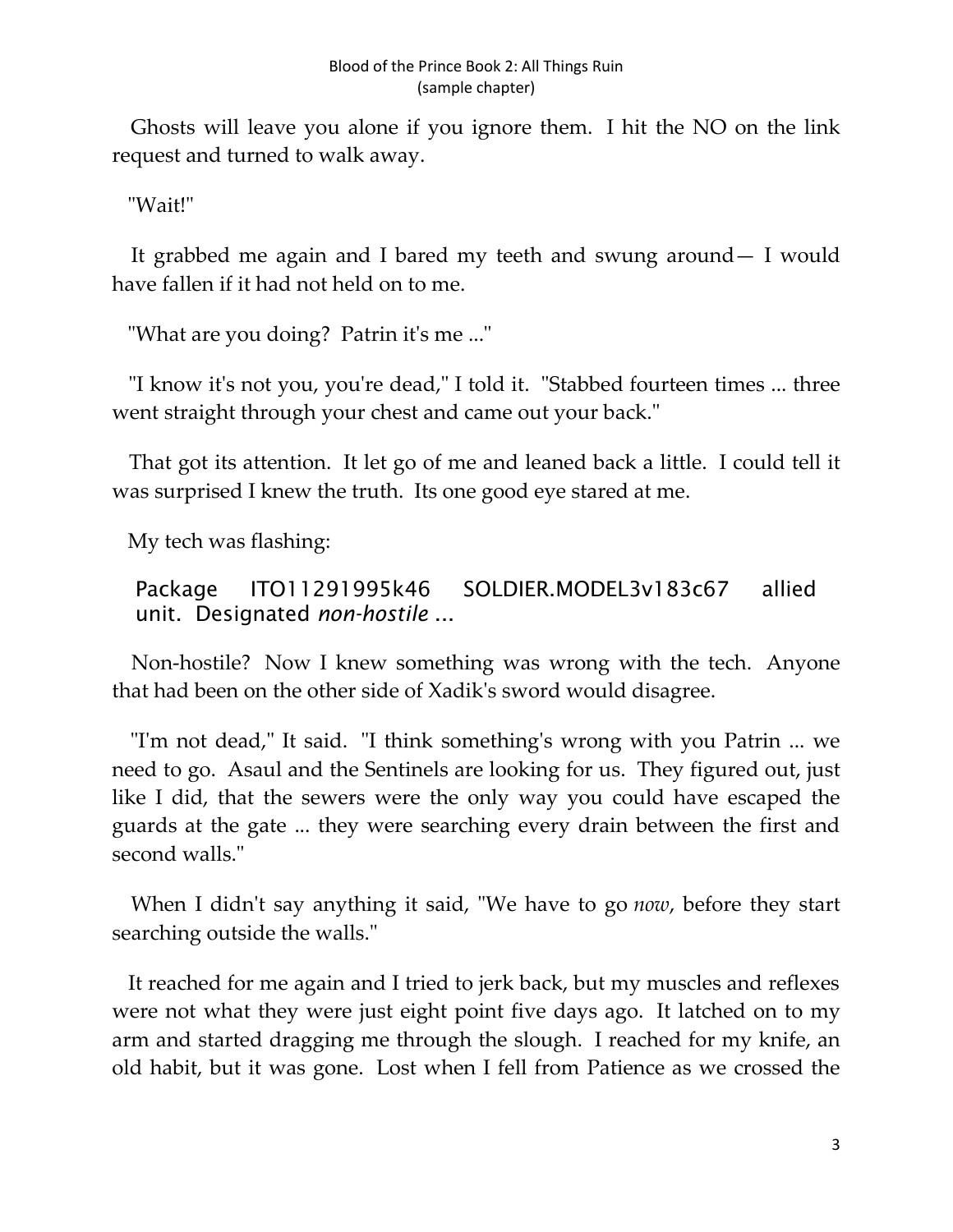gate ... guards shooting her with crossbows. They should die for that. *They should all die*.

**\* \* \***

I passed out, somewhere in the slough ... I guess. That was normal for the last week, I was fortunate that I didn't fall face first in a mud hole and drown. When I woke it was warm, not the warmth of the tech doing its tricks, but warm on my skin, like a fire. The smell of smoke followed by a pop and crackle confirmed it. I could hear Xadik moving around, my tech could sense his bodily presence this close. At some point I realized it was him, not a ghost. He had somehow survived Asaul and his men, but I chose to lie there with my eyes closed and just listen and think.

What was I supposed to do now?

"I know you're awake."

Maybe that was my problem, I never really thought things through ... never really thought about tomorrow.

"I'm not a ghost." There was some more rustling around, and then I heard him pouring something. Tea, I thought.

"I know," I said and opened my eyes, staring at the side of a rough-cut wall that reminded me of the inside of Gil's shack.

If I had been thinking— I mean *really* thinking about it— I never would have gotten involved with Lena.

"Do you think if I hadn't been involved with Lena ... she wouldn't have died?" I asked.

I heard the slight click of a cup as he set it down on a wood surface. Then more noise as he sat down and got comfortable.

"I think the people of Brenit would have suffered more if we hadn't been there ..."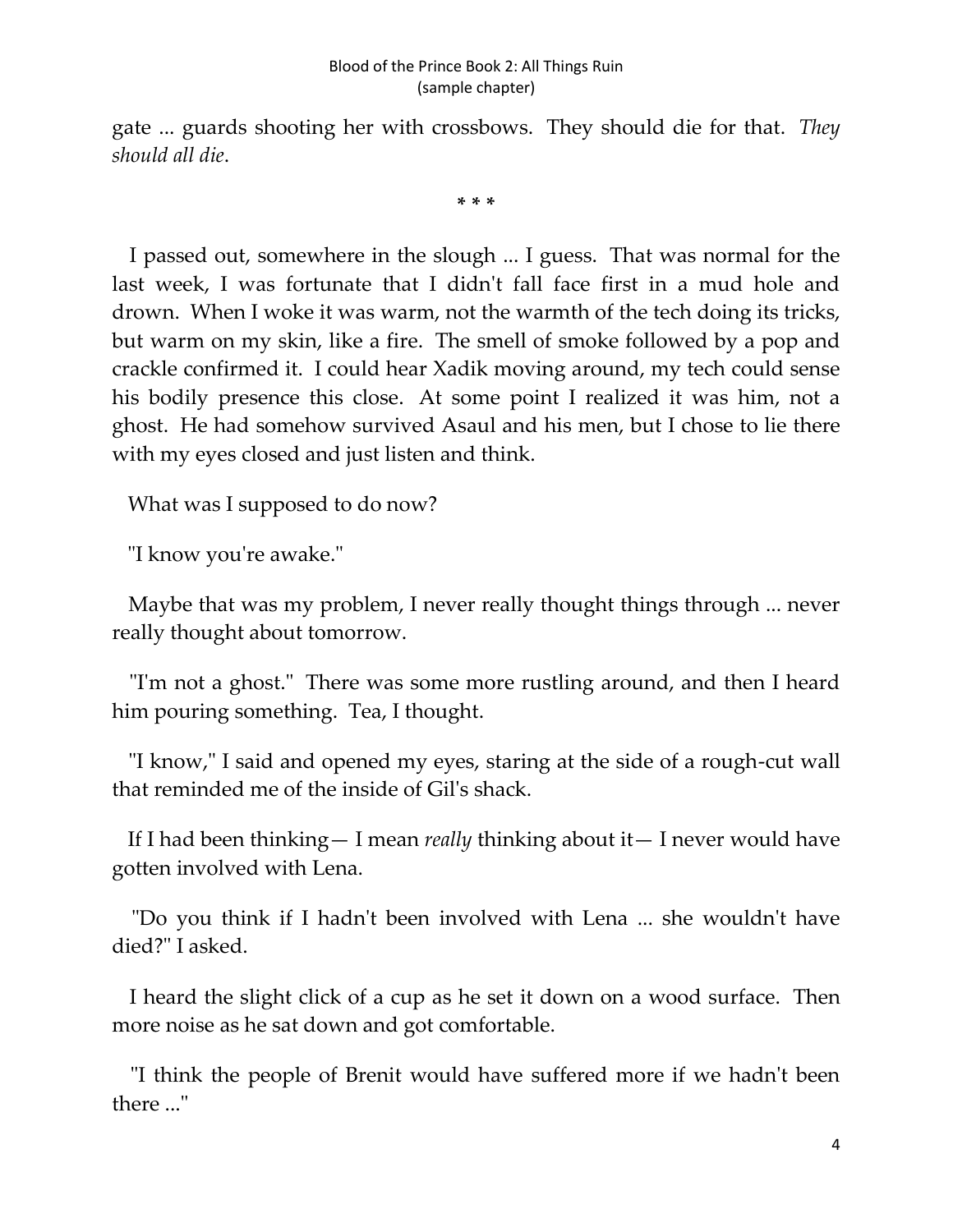## Blood of the Prince Book 2: All Things Ruin (sample chapter)

"I mean, do you think Baler tracked me ... tracked her and ..."

"And Lena would still be dead, along with Sir Brenit."

There was a finality to his voice. After a moment of silence I heard him sipping. I sat up and looked at a small table sitting on short legs, about lap high. A steaming cup of dark liquid was on my side. Xadik was on the other, drinking from his cup. The fire was in an old iron stove against the back of the shack ... a pipe ran up the wall and through the roof. So like Gil's shack.

Xadik nodded to the cup and said, "It's tea."

"What about Patience?" I asked.

"What?"

"Would Patience have died, if she hadn't tried to get me out of the city? I wouldn't have been in the city."

He sighed and looked at me, his one good eyebrow was knitted up in concern.

"Patrin ... I think you're having some sort of ... breakdown. Link, so I can take a look."

"Trauma feelings," I corrected him.

"What?"

"Trauma feelings, that's what it's called."

He stared at me, with his one eye. "Galin has been trying to reach you."

"I know, I've been deleting his messages."

"Patrin, the mission has changed. We need to get to Lordingport, to meet Garret."

"Garret? I'm ... I'm not going anywhere."